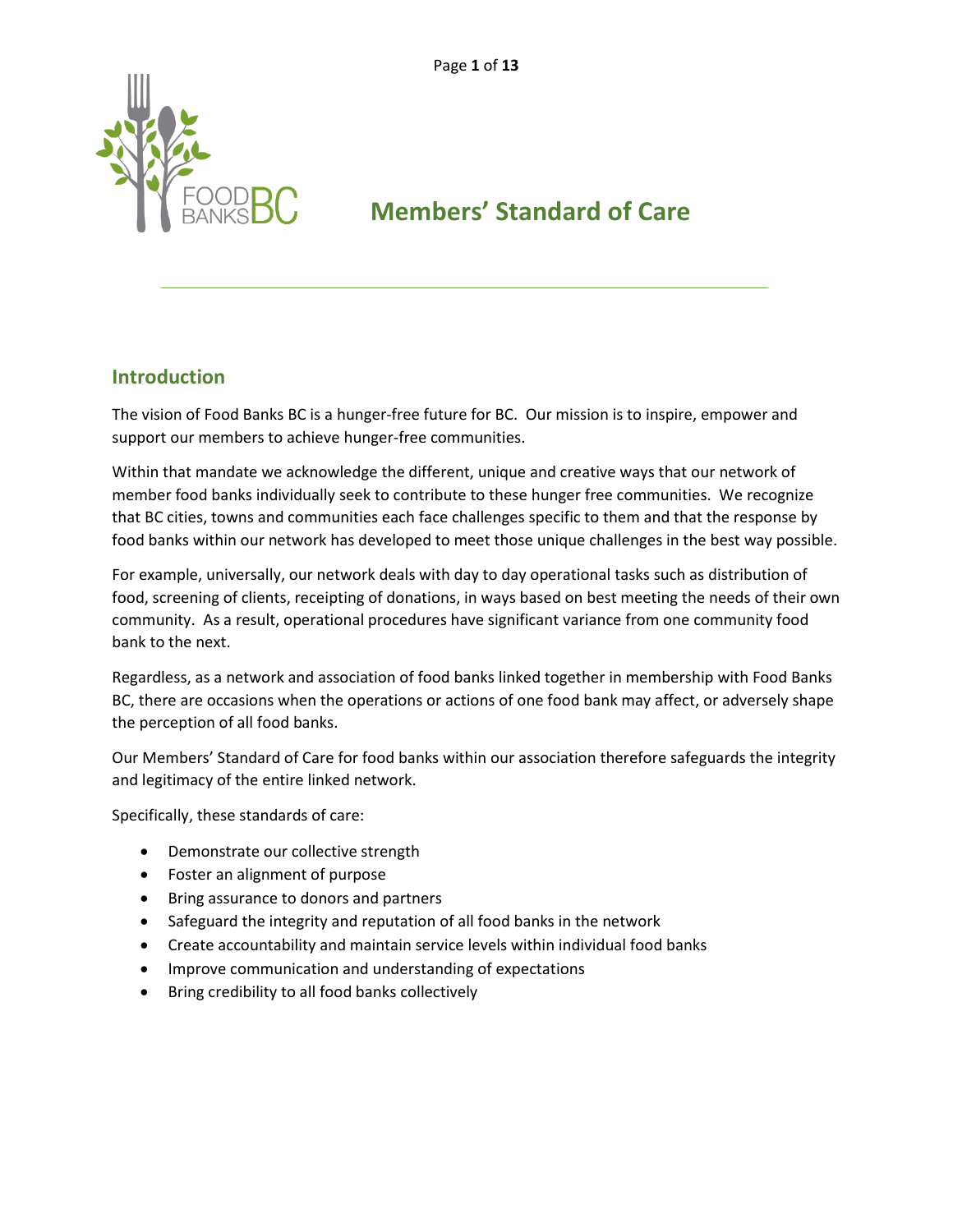#### **Values**

Our food banks differ significantly in their operations, however we share common core values which we use to shape and influence those operations. These are our collective values and they guide us in our day to day operations and are reflected in the strategic decisions we make to best serve our communities.

- **Integrity** We react and respond to circumstances with honour, respect and trust.
- **Dignity** We see the inherent value and worth of every individual.
- **Accountability** We act with transparency and fairness.
- **Collaboration** We share and work together towards common goals.
- **Justice** We practice advocacy and believe in an equal voice for all.

# **Terminology**

As individual and unique organizations have developed, so have the terms and vocabulary of those organizations. Although not exhaustive, APPENDIX A contains a collection of common terms standard for our network of food banks and form the foundation of common understanding.

# **Client Means' Testing**

Our Food Banks BC network is committed to dignified and respectful access for all people who require the services of a food bank.

We acknowledge that food banks have varying methods of client means' testing, however we advocate and recommend a 'low barrier' approach on all means' testing for accessing food bank services. In response to stakeholder concerns of multiple food bank use, or income levels, our recommendation provides an appropriate balance between access and dignity.

For example, we recommend it is reasonable for individuals to show:

- 1. A valid piece of ID (example: Driver's license, care card etc.) and
- 2. Proof of residency (Rental receipt, recent mail etc.)

Any further means' testing which could include examination of bills, bank statements, tax returns etc. to determine income, debts or spending, is discouraged.

We also recommend that for individuals unable to provide either of the above requirements, accommodation be made by the food bank by providing:

- 1. One-time immediate assistance
- 2. 'Transient' hampers for those self-identifying as homeless or with no fixed address
- 3. Referral to agencies able to provide meals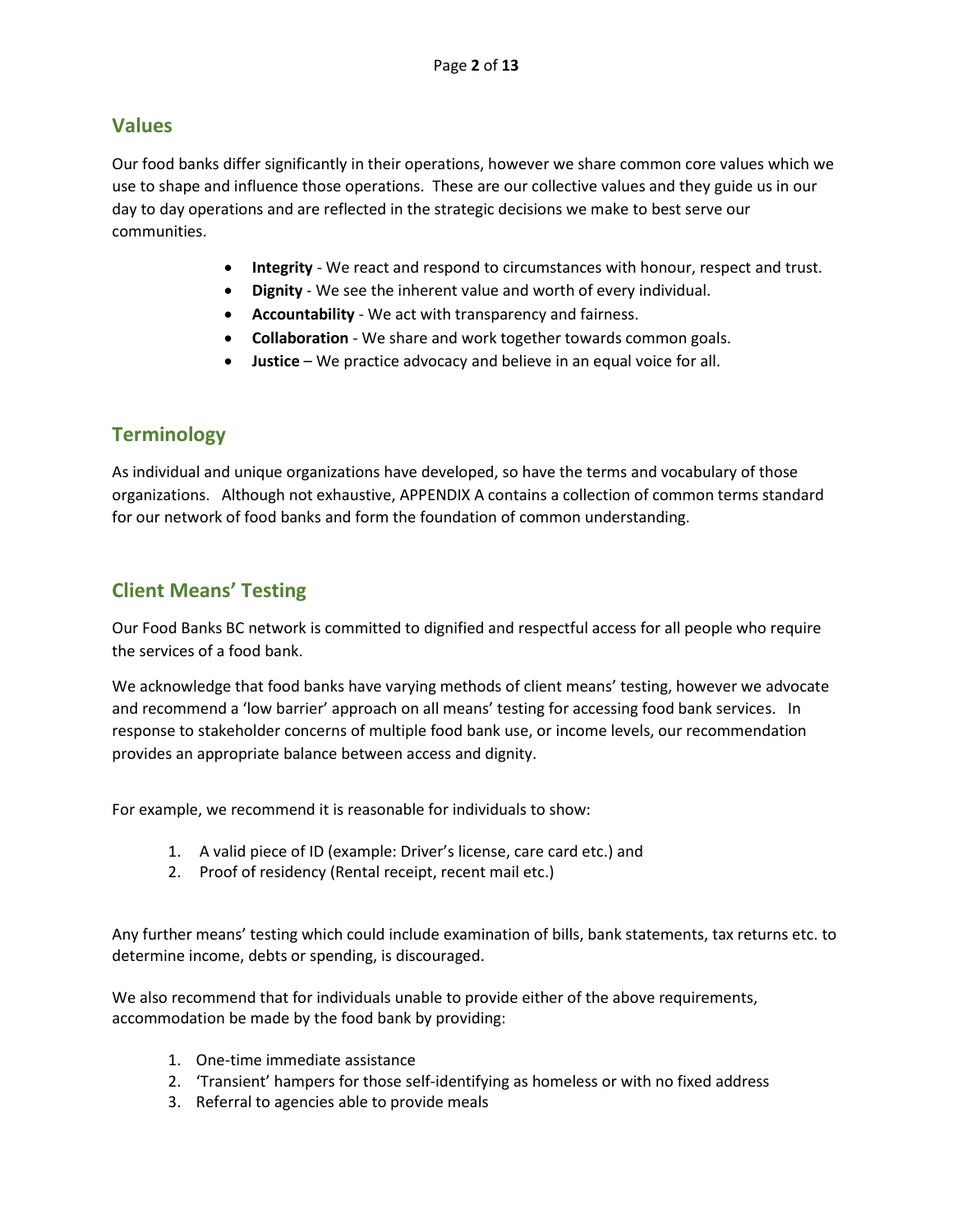# **Confidentiality**

We value the privacy of every individual that seeks assistance from our food bank network.

To ensure that the staff, volunteers and board members of each food bank within our network safeguard the privacy and confidentiality of every person seeking assistance, each of these must sign APPENDIX B, the Food Banks BC confidentiality agreement.

For storage, management and sharing of personal information we expect adherence to the Personal Information and Privacy Act (PIPA) to which all charities are bound: [http://www.bclaws.ca/EPLibraries/bclaws\\_new/document/ID/freeside/00\\_03063\\_01](http://www.bclaws.ca/EPLibraries/bclaws_new/document/ID/freeside/00_03063_01)

# **Core Services**

As a core function, members of Food Banks BC must operate as a food bank, defined as follows:

FOOD BANK DEFINITION: an organization that regularly provides food hampers at no cost; multiple days' worth of food/groceries for people to take home.

Organizations who operate as a soup kitchen (which provides meals consumed on site, usually served during normal meal times), and do not meet the above definition as a core function, are not eligible for membership within the food bank network.

## **Accessibility**

Timely and immediate response by a food bank member is often essential. This response may be for administrative purposes such as funding or reporting requirements by the Food Banks BC office, or it may be for community food bank service purposes such as emergency need by someone in the community. To ensure appropriate and timely access to the food bank, Food Banks BC requires the following from all food bank members:

- a) Contact info for FOOD BANKS BC Food Banks must provide a telephone and email address for administrative use for Food Banks BC. Food Banks must respond to requests by Food Banks BC within 3 business days.
- b) Contact info for CLIENTS, current and potential Food Banks must provide a minimum of one of the following for client access:
	- Publicly accessible telephone number with an answering machine. This includes a system by which calls and messages, including emergencies, are responded to within 3 business days.
	- Publicly accessible email address and/or website information which provides information about services including emergency access.
- c) Visits per month Minimum visits per month: is once per client.
- d) Days of Operations Regular, consistent days of operation must be maintained.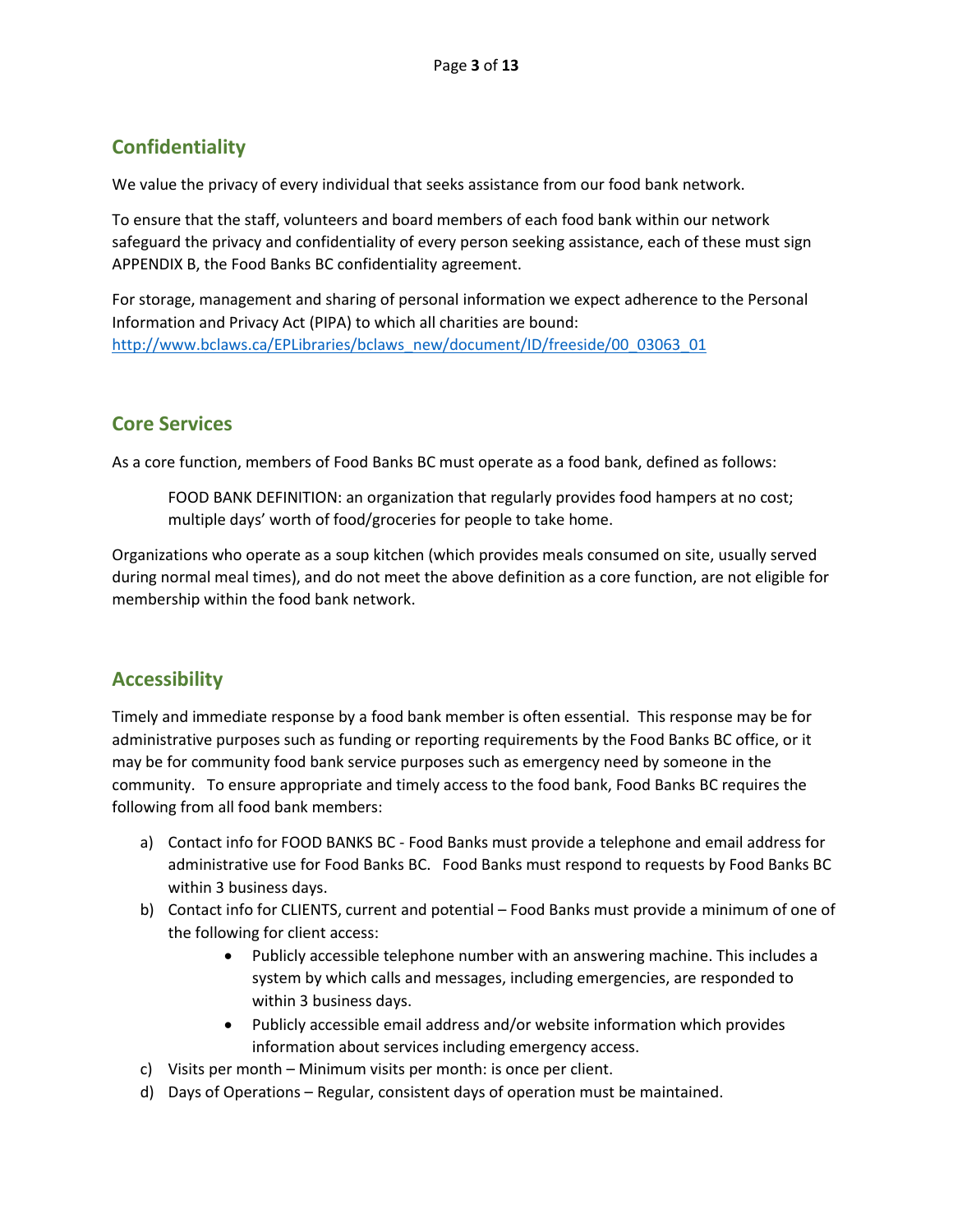- e) Hours of Operations Regular, consistent hours of operation must be maintained.
- f) Seasonal accessibility Any periods of time that the food bank must be closed, must be off-set by access to emergency help for clients, by telephone or email and response times for emergencies within 3 business days.

## **Food Distribution**

Food quality, quantity, value, dietary sensitivities and cultural appropriateness are examples of factors to be considered when determining the contents of a regular food hamper or other methods of food distribution. We recommend the following baseline criteria be considered before any food is shared:

- 1. Nutrition
- 2. Condition
- 3. Safety

Within that context, the expectations for food distribution within the food bank network is to provide:

- Nutritionally balanced food that includes a healthy combination of protein, grain, dairy and produce, based on availability.
- Food that supplements the dietary needs of an individual by providing a minimum of 1 or 2 days of groceries, based on availability
- Food that is a mix of perishable and non perishable foods, based on availability.
- Food which takes into account food allergies and cultural or dietary preferences when possible.
- Provide food that is fresh, palatable, and within best before dates when possible or at least complies with Food Bank Canada's Best Before Policy.

#### **Payment for Services**

Members of the Food Banks BC network shall not require or request payment or donation in exchange for food from any individual or person.

If a food bank wishes to provide an opportunity for a general donation from an individual receiving food/groceries, it must be done in such a way that promotes dignity and respect.

For example, a donation can or other receptacle must be placed in a private area away from any food distribution, and that assures no one else may observe a donation taking place.

## **Safe Food Handling Standards**

Food Banks BC requires members to be in compliance with national standards for Safe Food Handling as well as compliance with all local health authorities.

For more information on standards and assistance, please see Appendix C.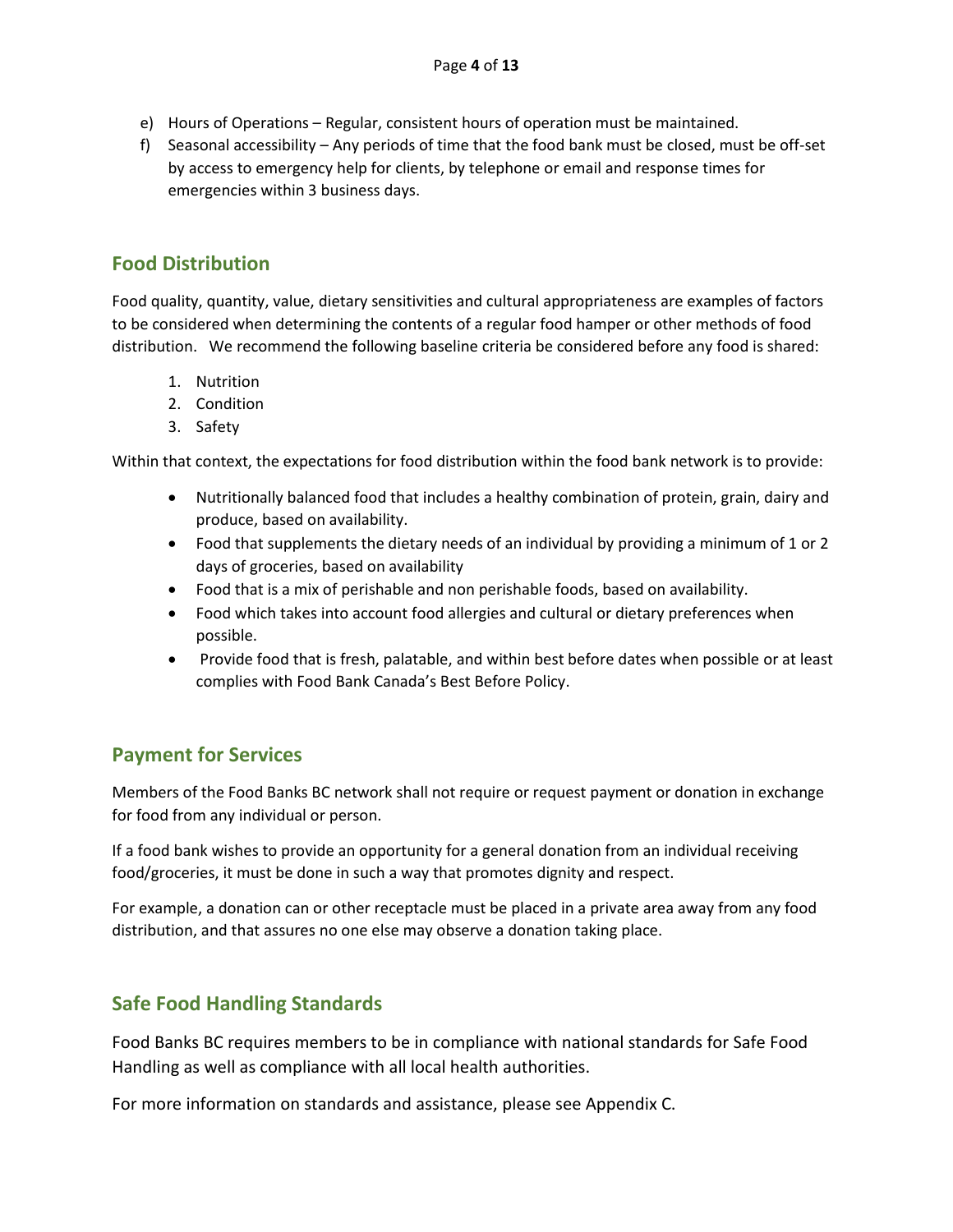#### **Geographic Coverage**

Food Banks BC values healthy, positive, respectful relationships between all members of our food bank network.

We encourage members to focus on an abundance of resources rather than scarcity and seek to assist fellow members through sharing resources whenever possible.

- **Geographic Jurisdictions** Members of Food Banks BC are expected to communicate with nearby/adjacent food banks and mutually agree on appropriate areas of for both service and fundraising. Respect and adherence to these established boundaries and jurisdictions are essential for the healthy, positive relationships required in our network.
- **Single and Multiple Depot Food Bank Models**  Members of Food Banks BC may choose to operate a single or multiple model of food distribution within their operations and within their geographic jurisdiction. Where a member conducts their operations under a single CRA Charitable Registration Number, this member is treated as a single member food bank regardless of the number of depots or distribution points they operate.

## **Board of Directors**

Each individual Board of Directors for all Food Banks BC Members have a legal and fiduciary responsibility to ensure that the interests and purposes of their own Society are adequately fulfilled.

This includes adequate oversight of their financial, operational, and legal obligations.

To ensure that each Director of the Board fully understands their responsibility, Food Banks BC recommends that Food Bank Members require the following from their Board of Directors:

- Full understanding and compliance with the Canada Revenue Agency and the BC Societies Act requirements.
- All Director's fully covered by Director's Insurance.
- Access to, understanding of, and compliance with, their Society's Constitution and By-Laws.
- Ongoing and thorough Review and Understanding of all monthly financial statements and oversight that donations are used with full accountability.
- Establishing policies that give guidance to the Board and Staff.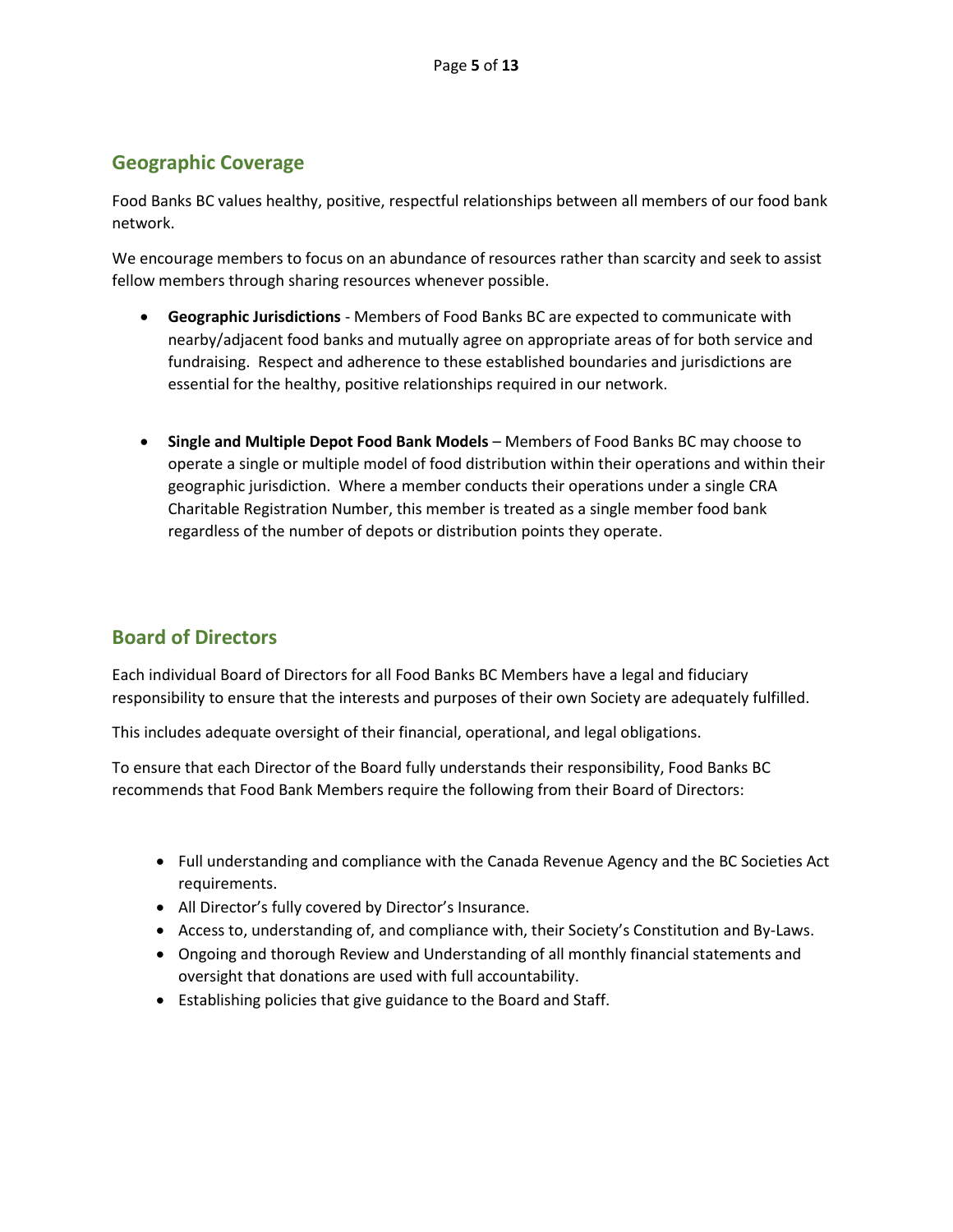### **Data Collection and Reporting**

Accountability to stakeholders is a critical aspect of membership with Food Banks BC.

Donors and partners need to fully understand the impact of their own support to our network and this is accomplished through the collection of information by members of Food Banks BC.

All members of Food Banks BC are required to participate in the following Network initiatives:

- Annual National Hunger Count Survey
- Food collections totals when partnered with retail stores per the requirements of those stores
- Impact reporting when required on any food or monetary donations as required for regional or provincial initiatives.

## **Media and Public Relations**

Circumstances and situations within our province can widely vary from location to location. For this reason, food banks should be aware that general comments made which include other areas, regions or specific food banks can be misleading.

As a network of food banks operating over the province of BC, the following media and public relations guidelines are expectations for all food bank members.

- **Provincial or Regional** Any media or public comments regarding a provincial and/or regional situation should be referred to Food Banks BC. Food banks are expected to refrain from commenting on any issue or circumstance that is outside of their geographic service area. The Executive Director of Food Banks BC is designated as Media Spokesperson.
- **Local** Any media or public comments regarding a local situation should be handled by the designated food bank member operating in that area. Food Banks BC will refrain from commenting on any concern, issue or circumstance that is local in nature unless specifically requested by that member food bank. Each food bank should designate a specific Media Spokesperson and inform Food Banks BC of their contact information.

#### **Accountability to Standard of Care**

The members of Food Banks BC are expected to operate in a way that demonstrates integrity, dignity, accountability, collaboration and justice. When a member fails to uphold the standard of care set by the network the possible consequences for this may be any of the following and are dependent on the specific circumstance:

- Probation
- Suspension
- Loss of membership in Food Banks BC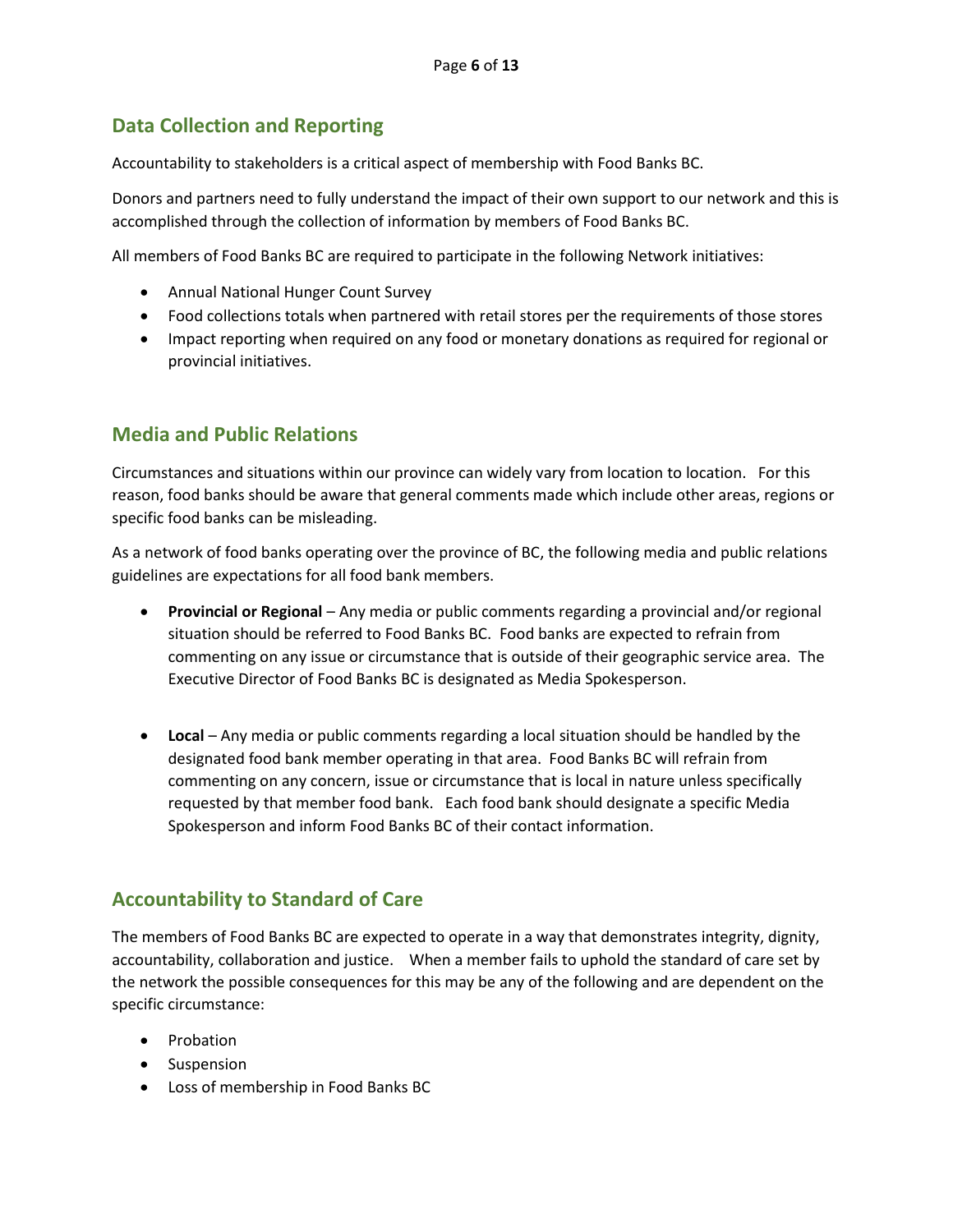Food Banks BC commits to support members to abide by the network standard of care which may include educational materials, coaching or other means suitable to ensure the member is aware, able and equipped to fulfill these standards.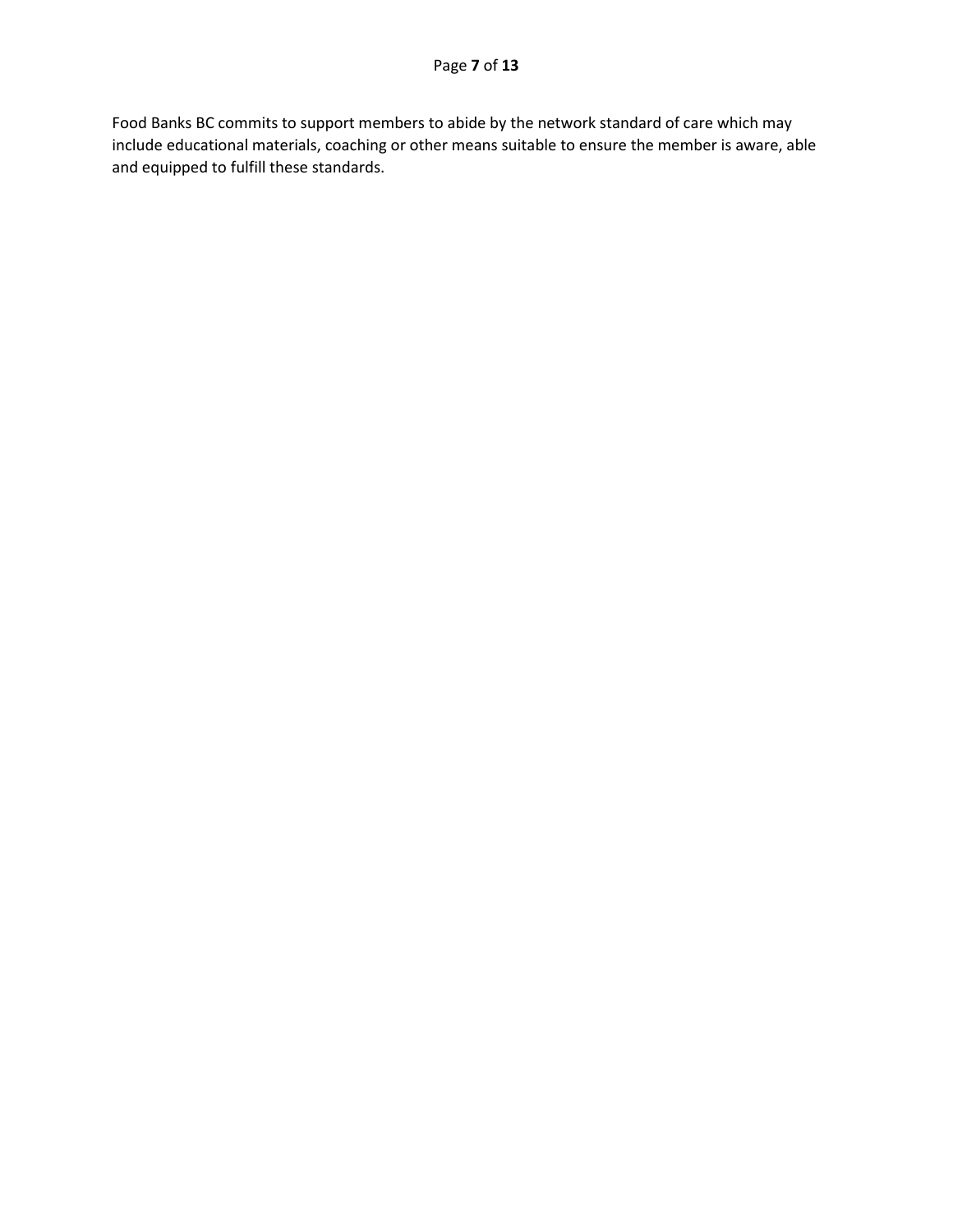#### **Appendix A - Glossary of Terms**

Advocacy – Speaking up and out to make a difference. Support for food banks and/or their clients in areas that include but are not limited to; public awareness, policy or education.

Agency - Any social service organization that may prepare or provide meals and/or snacks. For example, a soup kitchen or school lunch program.

Best Before Date - Product manufacturer's date until which the unopened product will retain its durable life if properly stored. \* does not necessarily indicate food is unsafe or not fit for consumption.

Bins - A collection of food usually by a grocery store - these vary in size and weight.

BCCDC – The BC Centre for Disease Control is an organization that addresses health care needs, food recalls and other health specific concerns.

CFIA - The Canadian Food Inspection Agency, is a regulatory body dedicated to safeguarding food, animals, and plants, which enhance the health and well-being of Canada's people, environment and economy.

Client - Often refers to the individuals that access the food distribution services of a food bank, may also be referred to as members or recipients.

Depot - Any location or outlet where a food bank distributes food and runs operations.

Donor - An individual, business, government, farmer or other stakeholder that make a donation of money, food, non food items or time.

Expiry Date - The date which the quality of a product remains acceptable for its intended use and is unsafe for consumption. Usually applied to drugs, infant foods and supplemented nutrition for seniors.

FIFO - First in - first out - Method whereby goods first received are used or distributed first.

Food Bank - an organization that regularly, provides food hampers at no cost; multiple days' worth of food/groceries for people to take home.

Food Insecurity: Marginal – Worry about running out of food and/or limit food selection because of lack of money for food.

Food Insecurity: Moderate - Compromise in quality and/or quantity of food consumed due to a lack of money for food.

Food Insecurity: Severe - Miss meals, reduce food intake and at the most extreme go day(s) without food.

Food Recovery - Collection of all surplus food and redirecting it to best and most appropriate use. (human, animal, compost)

Food Safe - Certification to ensure knowledge of safe food handling.

Food Secure - Enough food for an active, healthy life for all household members.

Food Security - Reliable, consistent access to a sufficient quantity of affordable, nutritious food.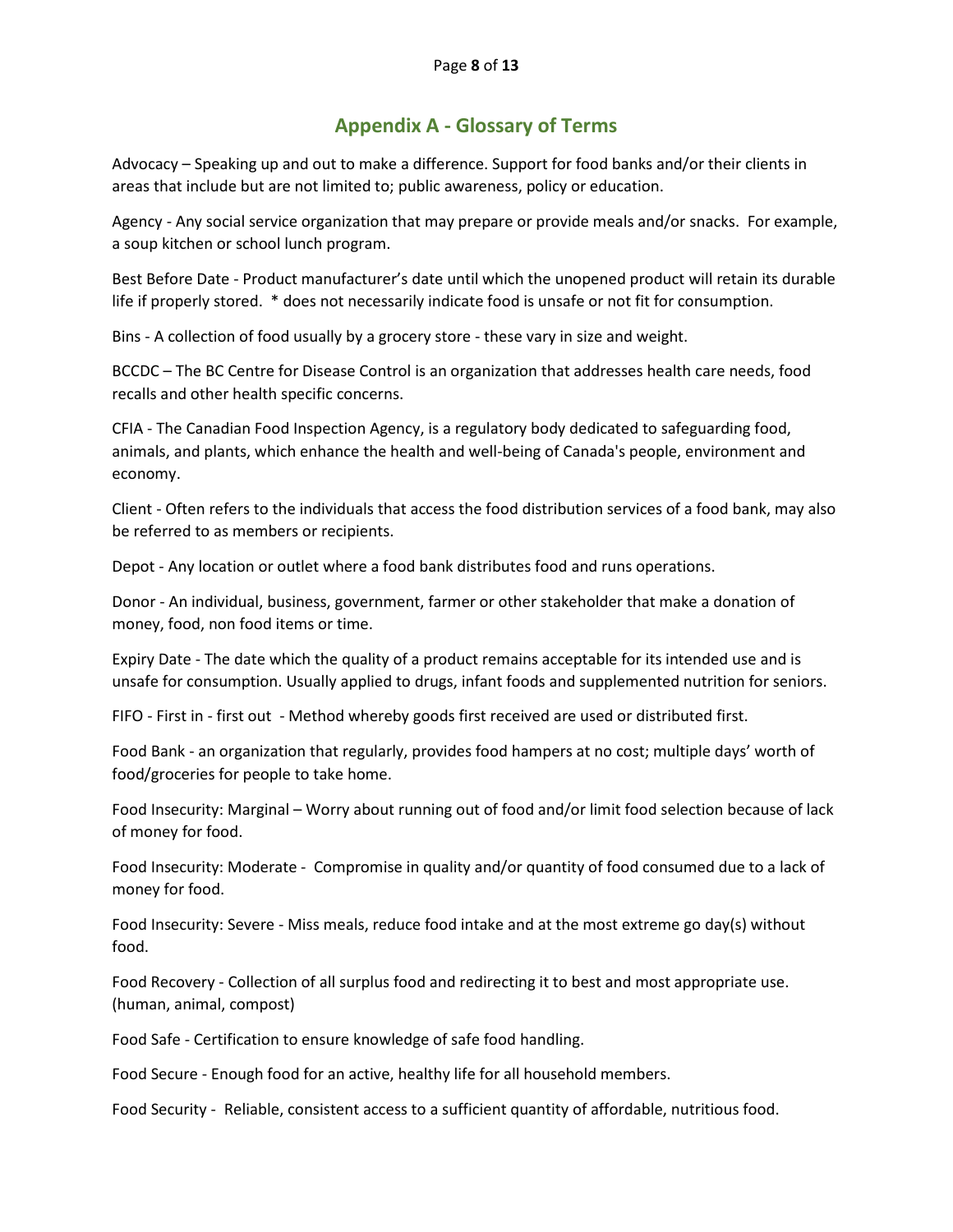Food Sovereignty - The right of peoples to healthy and culturally appropriate food produced through ecologically sound and sustainable methods, and their right to define their own food and agriculture systems

Governance - Method by which a Board of Directors uses for the administration of its purposes.

Gleaning - The harvest of fruit trees or gardens when surplus is identified.

Gluten - A substance present in cereal grains particularly wheat and may cause illness in individuals with celiac disease.

GMO - Genetically modified organisms (GMOs) are living organisms whose genetic material has been artificially manipulated in a laboratory through genetic engineering. Canadian law does not require mandatory labelling of GM products.

Green Waste - Generally consists of biodegradable waste which may be directed to animal, or compost.

Hamper - Perishable and non-perishable food items included in a weekly/monthly food bank distribution.

Lot Number - Numbers of codes used to identify when and where a product was made.

Non-Perishable Food - Food that does not require freezing or refrigeration, generally dry or canned and has an expected shelf life of greater than 90 days.

Nutrient Label - A label required on all prepackaged food products that list the amount of 12 core nutrients and energy

Nutrition - Providing or obtaining food necessary for healthy and growth.

Perishable FoodPerishable Food – Food that requires freezing or refrigeration and has an expectation of less than 90 days of viability.

PIPA - Personal Information and Privacy Act – Describes how charities must handle the personal information of employees and clients as well as regulations as to how and what information may be shared.

Potable - Safe to drink and use in food preparation

Product Code - The date marking on food packaging, to show its safe shelf-life within which time it should be consumed

Recall - The ability to recover (bring back) harmful or substandard product

Repacking - The act of taking large amounts of a product and portioning into smaller amounts for distribution.

Risk - The estimate of the probability of a hazard occurring.

Safe Food Handling - Ensuring that foods are processed, prepared, handled and distributed in such a way as to prevent contamination or illness.

Skids - Generally refers to pallets of food or product.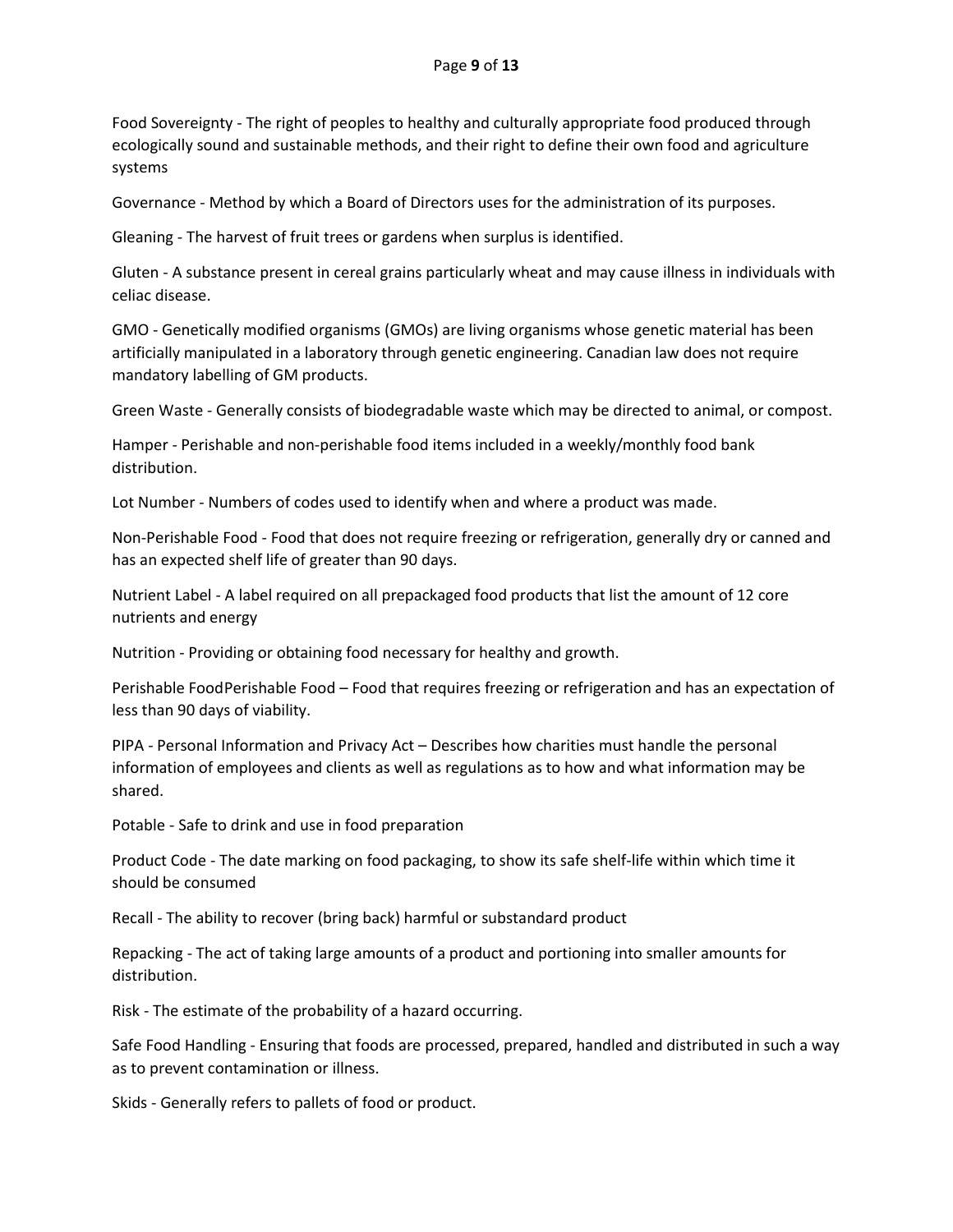Soup Kitchen - an organization which provides meals which are consumed on site, usually served during normal meal times.

Surplus Food - Any foods that may be close-dated, past the best-before date, overstocked, damaged packing, changed packaging, cosmetically undesirable, mislabeled, recovered from bulk packaging where only a portion is inedible, unharvested fields or orchards.

Stakeholder - Anyone that is impacted by or contributes to a food bank initiative. For example, food bank, donor, client, grocery, farmer, municipal government, waste management company.

Vegan - A diet that uses no animal products including dairy products.

Vegetarian - A diet which uses no meat products but may include dairy products.

Waste - Any product that is directed to the landfill.

Zero Waste - Ensuring that food products are recycled in such a way as to avoid a land fill.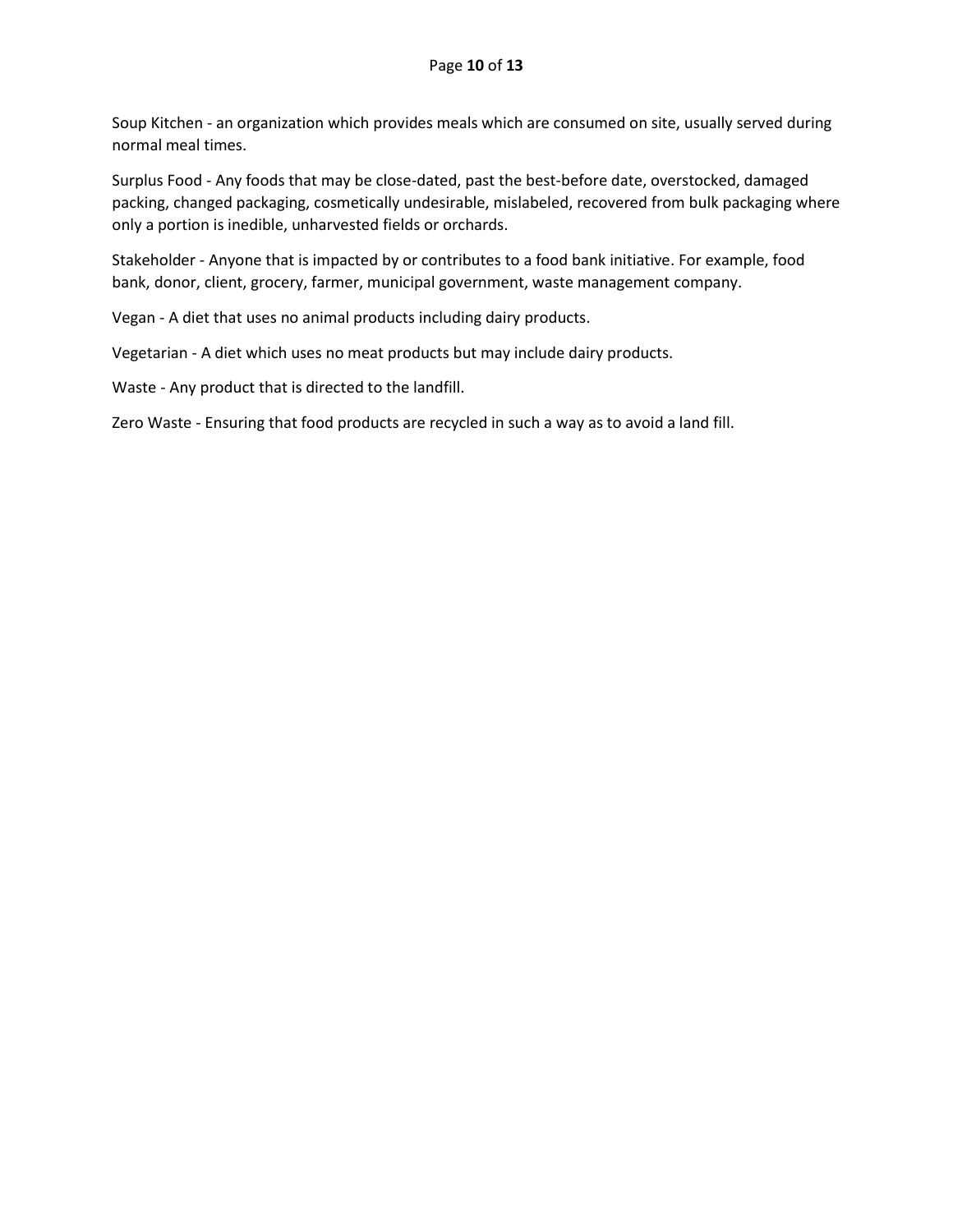# **Appendix B – Confidentiality Agreement**

All Members, Clients, Employees, Staff, Volunteers, Donors, Partners and Board Members are entitled to have their personal information kept confidential.

This Confidentiality Agreement is designed to ensure information received or observed about Members, Clients, Employees, Staff, Volunteers, Donors, Partners and Board Members, as well as the Affairs and Operations of this Society are considered strictly confidential, privileged and to be disclosed only when necessary for the administration and operation of the Society and when properly authorized to do so and in accordance with the PIPA (Personal Information and Privacy Act)

#### **Considered Entitled to Confidentiality by this Agreement:**

- Anyone accessing the services of the Food Bank and their families
- Employees and Staff
- Volunteers
- Donors, Supporters and Partners
- Suppliers and Businesses
- Members of the Board of Directors of the Society

#### **CONFIDENTIALITY AGREEMENT**

I understand the above and as a condition of my service or employment with the Food Bank/Society, agree to the following:

- 1. I will not discuss observations, documentation, or other sensitive or confidential information to which I have access, with any person unless directly required for the administration or operation of the Society. When required by Law, I may be directed by my supervisor to disclose certain information to the appropriate authorities where it pertains to the safety or well-being of a child or other individual.
- 2. I will conduct myself in such a way as to ensure anyone accessing our services is treated with the utmost dignity, respect and privacy. This includes speaking and operating within the physical constraints of our operations in such a way that ensures names and identities are kept private from anyone within proximity.
- 3. I understand that failure to comply with any part of this Confidentiality Agreement may result in dismissal or other legal action undertaken against me.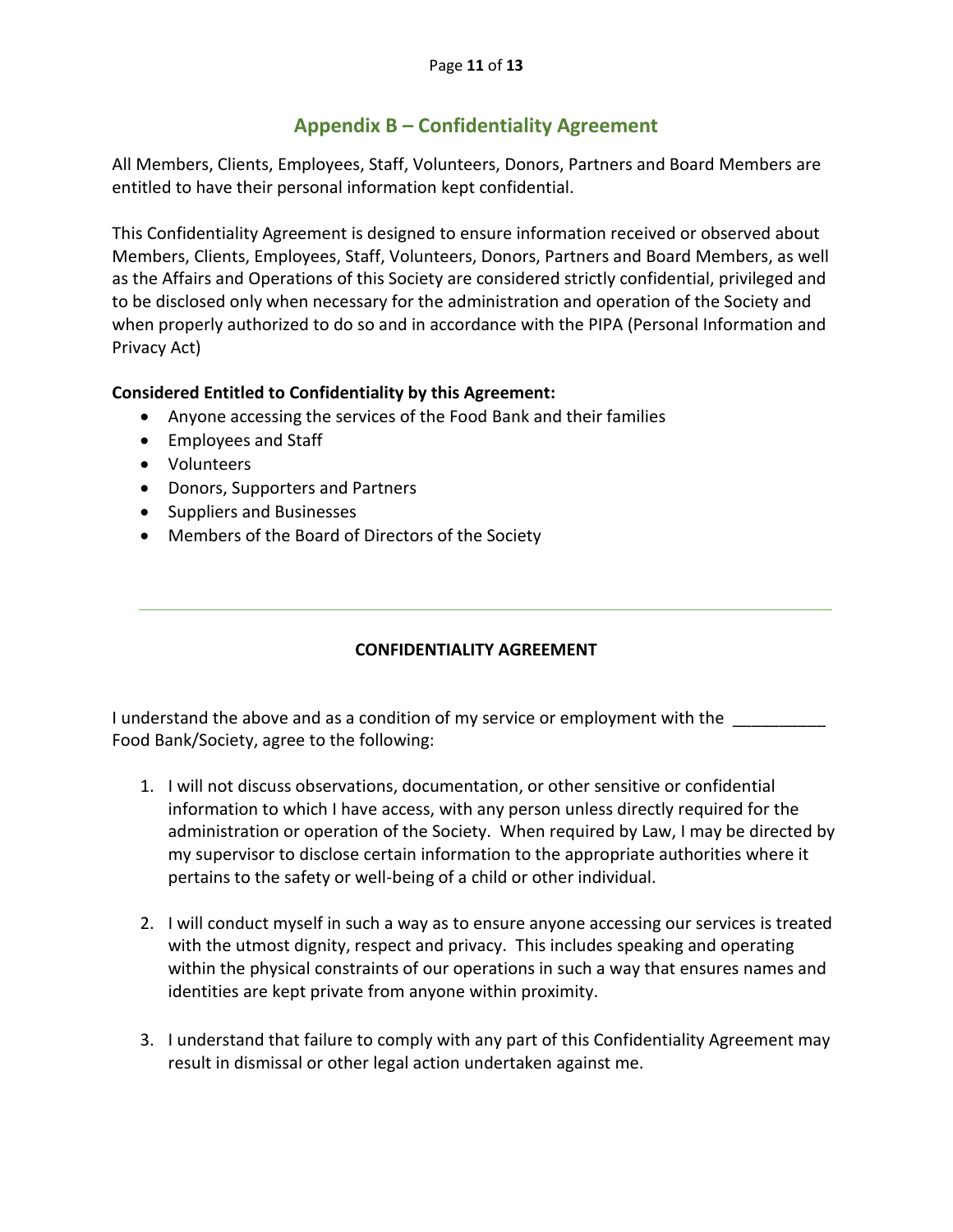I have read this entire Confidentiality Agreement, fully understand it, and I agree to be bound by it. If I am under 18 years old on this date, my parent or legal guardian has read and signed this form.

\_\_\_\_\_\_\_\_\_\_\_\_\_\_\_\_\_\_\_\_\_\_\_\_\_\_\_\_\_\_\_\_\_\_\_\_\_\_\_\_\_\_\_\_\_\_\_\_\_\_\_\_\_\_\_\_\_\_

\_\_\_\_\_\_\_\_\_\_\_\_\_\_\_\_\_\_\_\_\_\_\_\_\_\_\_\_\_\_\_\_\_\_\_\_\_\_\_\_\_\_\_\_\_\_\_\_\_\_\_\_\_\_\_\_\_\_

Name

Position or Title

Signature

Dated: the \_\_\_\_\_\_ day of \_\_\_\_\_\_\_\_\_\_\_\_\_\_\_\_\_\_\_\_ 20\_\_\_\_\_\_

\_\_\_\_\_\_\_\_\_\_\_\_\_\_\_\_\_\_\_\_\_\_\_\_\_\_\_\_\_\_\_\_\_\_\_